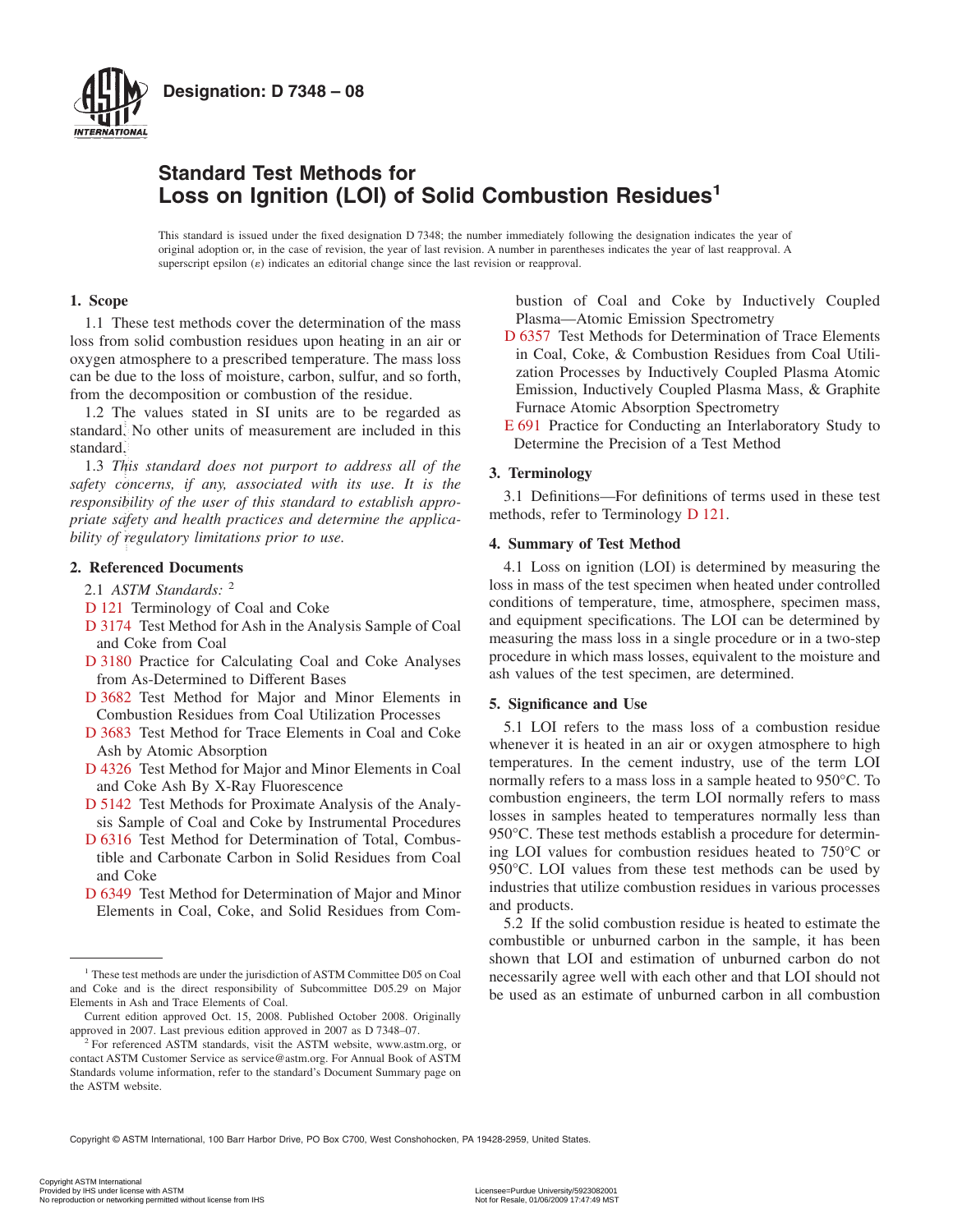residues.<sup>3</sup>. Direct determination of unburned (combustible) carbon can be carried out using Test Method [D 6316.](#page-0-2)

5.3 If the solid combustion residue is heated to prepare an ash for the determination of the concentrations of major and minor elements, use the heating procedure described in Test Methods [D 3682,](#page-2-1) [D 4326,](#page-2-1) and [D 6349,](#page-2-1) or the procedures for the 750°C LOI determination described in these test methods (Method A).

5.4 If the solid combustion residue is heated to prepare an ash for the determination of the concentrations of trace elements, use the heating procedure described in Test Methods [D 3683](#page-2-2) and [D 6357.](#page-2-2)

NOTE 1—Combustion residues produced in furnace operations or other combustion systems can differ from the ash yield, as determined in Test Methods [D 3174](#page-1-4) and [D 5142,](#page-1-5) because combustion conditions influence the chemistry and amount of ash. Combustion causes an expulsion of all water, the loss of carbon dioxide from carbonates, the conversion of metal sulfides into metal oxides, metal sulfates and sulfur oxides, and other chemical reactions. Likewise, the "ash" obtained after igniting combustion residues can differ in composition and amount from Test Methods [D 3174](#page-0-3) and [D 5142](#page-0-4) ash yields because of different heating procedures, combustion of unburned carbon, and decomposition of materials in the residue.

#### **6. Interferences**

6.1 There are no known interferences for these test methods.

#### **7. Apparatus**

7.1 *Furnace*—The apparatus shall consist of a furnace with a cavity large enough to accept multiple crucibles. The furnace shall be constructed so the cavity is surrounded by a suitable refractory and insulated so as to develop a uniform temperature in all parts of the cavity but with a minimum free space. The furnace shall be capable of being heated rapidly (10°C/min or faster) from ambient to 950°C. The temperature shall be monitored and maintained at values specific to each of the determinations. Provisions shall be made to introduce drying and oxidizing gases and to remove products of drying, decomposition, and combustion. A recommended flow rate is one furnace volume change per minute, but higher flow rates (that is, two furnace volumes per minute as in some other standard test methods for coal and coke) are acceptable. The furnace can be a stand alone muffle furnace or a computer-controlled macrothermogravimetric analyzer (macro TGA) system. In macro TGA, a sample size of 1 g (or larger) is used. In a typical analysis, the temperature is ramped from ambient to a specific temperature and held at that temperature for a prescribed length of time. In thermogravimetric analysis, the mass of a sample in a controlled atmosphere is recorded repeatedly as a function of temperature or time. and for the determination of the concerning of reaches the assume phenome income and the material system and the state of the concerning of the state of the state of the state of the state of the state of the state of the

7.2 *Drying Oven*—For determining the moisture in solid combustion residue samples, use a drying oven with openings for drying gas circulation and capable of temperature regulation between the limits of 104 and 110°C. A drying gas flow rate of approximately one volume change per minute is recommended but higher flow rates, that is, two volume

<span id="page-1-3"></span>changes per minute as in some other standard test methods for coal and coke, are acceptable.

7.3 *Crucibles*, use a crucible of a convenient form that allows extensive contact between the specimen and reactant gas. The crucibles can be made of porcelain, fused silica, or similar materials. The crucibles shall have the dimensions specified by the instrument manufacturer.

<span id="page-1-1"></span>7.4 *Balance*, sensitive to 0.1 mg. In the macro TGA, the balance is an integral part of the system. For other systems, the balance is a separate piece of apparatus.

<span id="page-1-2"></span>7.5 Operation of the instrumental system in its entirety shall be verified in accordance with the manufacturer's operating instructions.

<span id="page-1-0"></span>7.6 *Venting Equipment*—Combustion and decomposition gases evolved during the test procedures shall be vented from the laboratory and suitable venting equipment shall be installed in the vicinity of the apparatus.

#### <span id="page-1-7"></span>**8. Reagents and Materials**

8.1 *Drying Gases*—Air dried to a moisture content of 1.9 mg/L or less (dew point  $-10^{\circ}$ C or less). Nitrogen (99.5 %) purity) is normally used with the macro TGA system. Argon can also be used.

<span id="page-1-9"></span><span id="page-1-8"></span><span id="page-1-5"></span><span id="page-1-4"></span>8.2 *Oxidizing Gases*—Oxygen (99.5 % purity) or air.

#### <span id="page-1-11"></span>**9. Hazards**

9.1 The user shall insure acceptable documented safety procedures are in place for the handling of all reagents and test materials and for the operation of laboratory equipment specified for these test methods.

#### **10. Sampling, Test Specimens, and Test Units**

10.1 The sample used for analysis shall be thoroughly mixed and of such fineness to pass through a 250-µm (No. 60) sieve. Pulverizing the sample to this fineness is required.

#### **11. Preparation of Apparatus**

<span id="page-1-6"></span>11.1 For LOI determinations using a macro TGA, follow the manufacturer's recommended procedure for verifying system stability and for loading and taring the crucibles. Various modes of operation are possible depending on the instrument used and the manner in which the determinations are completed. The instrument can be programmed to terminate the test whenever the test specimens and crucibles have reached a constant mass. Typically, crucibles are weighed automatically at specified intervals, and the analysis is complete whenever three successive weighings agree within a plateau deviation specified for the instrument. Constant mass is defined as a point where the mass change is  $\leq 0.05$  % of a nine-minute period, either by using three successive weighings (for some TGAs) or a fixed nine-minute period (for some TGAs). This mass change of 0.05% is equivalent to 0.0005 g for a 1.0000 g sample. Alternately, the instrument can be programmed to allow for moisture determination by heating the test specimens for a specified time period (for example, 1 h) at the prescribed temperature limits.

<span id="page-1-10"></span>11.2 When using a muffle furnace for LOI determinations, always start the test with the muffle furnace at ambient temperature.

<sup>3</sup> Burris S.C. , Li, D., and Riley J.T, "Comparison of Heating Losses and Macro Thermogravimetric Analysis Procedures for Estimating Unburned Carbon in Combustion Residues," *Energy Fuels* Vol 19 2005, pp. 1493-1502.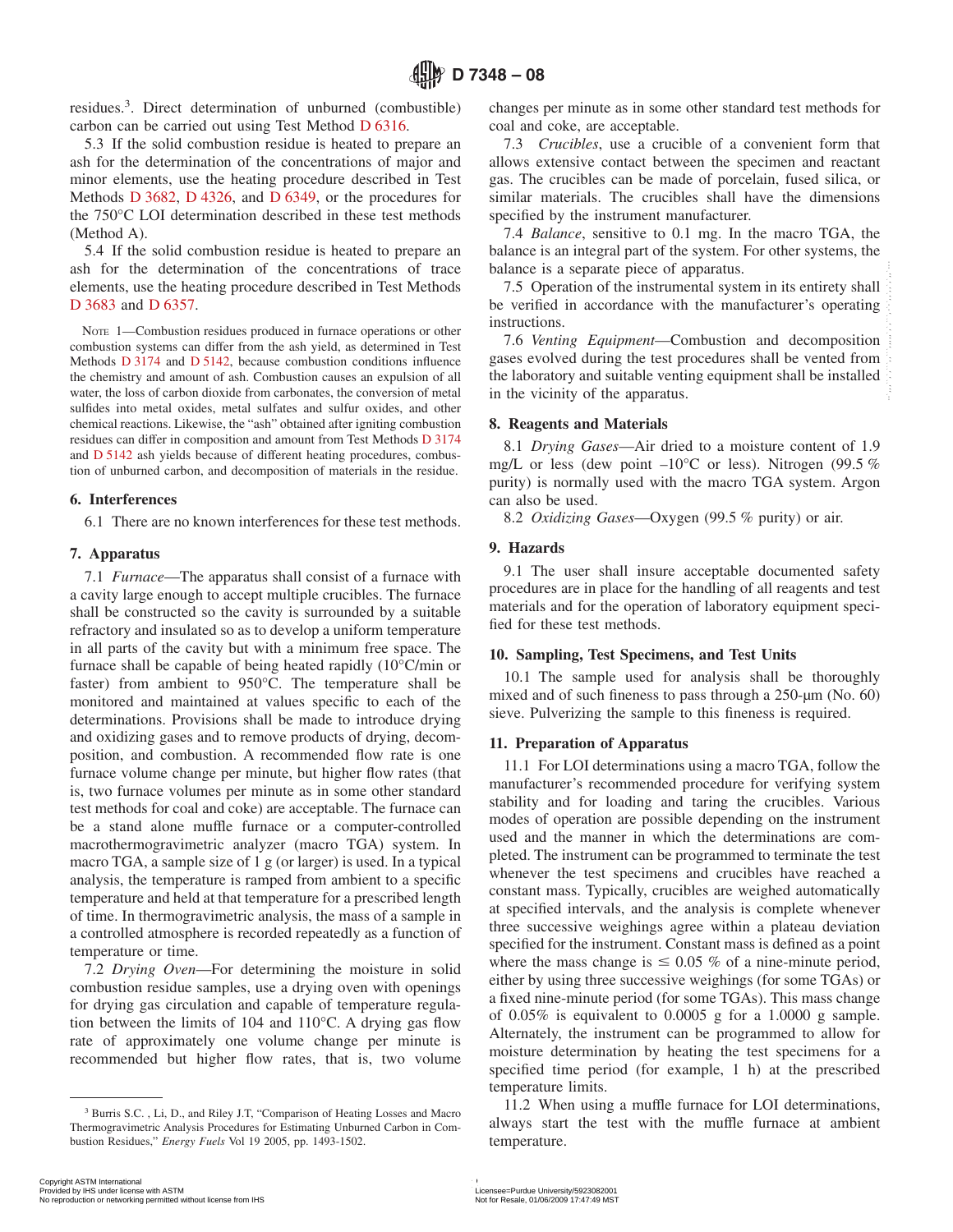#### **12. Conditioning**

12.1 Heat new crucibles for use in these test methods under the conditions of the test and cool before use.

#### **13. Procedure**

13.1 In these procedures Method A refers to LOI determinations at 750°C whereas Method B refers to LOI determinations at 950°C.

13.2 For LOI determinations using a macro TGA, the analyses are normally complete when the sample reaches a constant mass as defined in the instrumental operating parameters. (See [11.1.](#page-1-6))

13.3 For LOI determinations using a single-step procedure, add approximately 1 g of solid combustion residue to each successive crucible and weigh. Select oxygen or air as the furnace atmosphere and raise the temperature of the furnace at a rate such that the furnace temperature reaches 450 to 500°C at the end of 1 h and 750°C (Method A) or 950°C (Method B) at the end of the second h. Maintain the temperature for an additional two hours or until the combustion residue test specimens reach a constant mass.

13.4 For LOI determinations using a two-step procedure, add approximately 1 g of solid combustion residue to each successive crucible and weigh. For moisture determinations with the macro TGA, turn on the drying gas (see [8.1\)](#page-1-7) and heat the weighed test specimens in crucibles without covers at 104 to 110°C. A recommended flow rate is one furnace volume change per minute, but higher flow rates (that is, two furnace volumes per minute as in other standard test methods for coal and coke) are acceptable. Ash determinations on the residues (dried test specimens) from the moisture determination are made by changing the macro TGA furnace atmosphere to oxidizing gas (see [8.1\)](#page-1-7), and raising the temperature of the furnace at a rate such that the furnace temperature reaches 450 to 500°C at the end of 1 h and 750°C (Method A) or 950°C (Method B) at the end of the second h. Maintain the temperature for an additional two hours or until the combustion residue test specimens reach a constant mass.

13.5 LOI can be determined in a single-step procedure using a muffle furnace (see [7.1\)](#page-1-8). Place approximately 1 g of combustion residue into a preweighed crucible and weigh the test specimen to the nearest 0.1 mg. Place the crucible with the test specimen, without a cover, into the cold furnace. Turn on the oxidizing gas (see [8.2\)](#page-1-9) and adjust the flow to approximately one furnace volume change per minute. Raise the temperature of the furnace at a rate such that the furnace temperature reaches 450 to 500°C at the end of 1 h and 750°C (Method A) or 950°C (Method B) at the end of the second h. Maintain the temperature for an additional two hours or until the combustion residue test specimens reach a constant mass.

13.6 LOI can be determined in a two-step procedure using a muffle furnace and a drying oven (see [7.2\)](#page-1-10). To determine moisture, place approximately 1 g of combustion residue into a preweighed crucible and weigh the test specimen to the nearest 0.1 mg. Place the crucible with the test specimen, without a cover, into the preheated drying oven (104 to 110<sup>o</sup>C) through which passes a current of preheated drying gas (see [8.1\)](#page-1-7). Close the oven and heat for 1 h. Remove the test specimen reaches 450 to 500°C at the end of 1 h and 750°C (Method A)<br>
or 950°C (Method A)<br>
or 950°C (Method B) at the conductional the combustion<br>
temperature for an additional two hours or until the combustion<br>
temperature for an

crucibles, cover immediately, allow to cool to ambient temperature in a desiccator, and weigh. (Additional heatings and weighings may be necessary for some solid combustion residues if the 1-h time period is insufficient to bring the test specimen to a constant weight.) For ash determination, place the crucible, without covers, with the dry test specimen in a cold furnace. Raise the temperature of the furnace at a rate such that it reaches 450 to  $500^{\circ}$ C at the end of 1 h and  $750^{\circ}$ C (Method A) or 950°C (Method B) at the end of the second h. Maintain the temperature for an additional two hours or until the combustion residue test specimens reach a constant mass.

13.7 If the solid combustion residue is heated to prepare an ash for the determination of the concentrations of major and minor elements, use the heating procedure described in Test Methods [D 3682](#page-0-5) [\(7.1\)](#page-1-8), [D 4326](#page-0-6) [\(7.1\)](#page-1-8), and [D 6349](#page-0-7) (9.2), or the 750°C procedure (Method A) described previously.

<span id="page-2-1"></span>13.8 If the solid combustion residue is heated to prepare an ash for the determination of the concentrations of trace elements, use the heating procedure described in Test Methods [D 3683](#page-0-8) [\(9.1\)](#page-1-11) and [D 6357](#page-0-9) [\(9.1\)](#page-1-11).

#### <span id="page-2-2"></span>**14. Calculation of Results**

14.1 With a computer-controlled macro TGA, the computer is normally programmed to perform calculations automatically. The equations used in the calculations are as listed in the following sections.

14.2 Calculate the LOI percentage from the single-step procedure as follows:

$$
LOI = [(W - B)/W] \times 100 \tag{1}
$$

Where:

 $W =$  mass of test specimen used, g, and

*B* = mass of test specimen after heating at  $750^{\circ}$ C or  $950^{\circ}$ C, g.

14.3 Calculate the LOI percentage from the two-step procedure as follows:

$$
M = [(W - C)/W] \times 100 \tag{2}
$$

$$
Ash = [D/W] \times 100 \tag{3}
$$

$$
LOI = [(W - C - D)/W] \times 100 \tag{4}
$$

Where:

- $M =$  percent moisture as determined in the test specimen  $W =$  mass of test specimen used. g:
- $W =$  mass of test specimen used, g;<br> $C =$  mass of test specimen after dry
- = mass of test specimen after drying in moisture test, g;
- *D* = mass of ash residue after heating at  $750^{\circ}$ C or  $950^{\circ}$ C, g; and
- *LOI* = percent loss on ignition as determined in the test specimen.

#### **15. Report**

15.1 Report the temperature or method used, or both, to determine the LOI vales. For reporting analyses to other than the as-determined basis, refer to Practice [D 3180.](#page-0-10)

#### <span id="page-2-0"></span>**16. Precision and Bias**

16.1 *Precision*—The precision data of these test method for the determination of LOI for combustion residues are shown in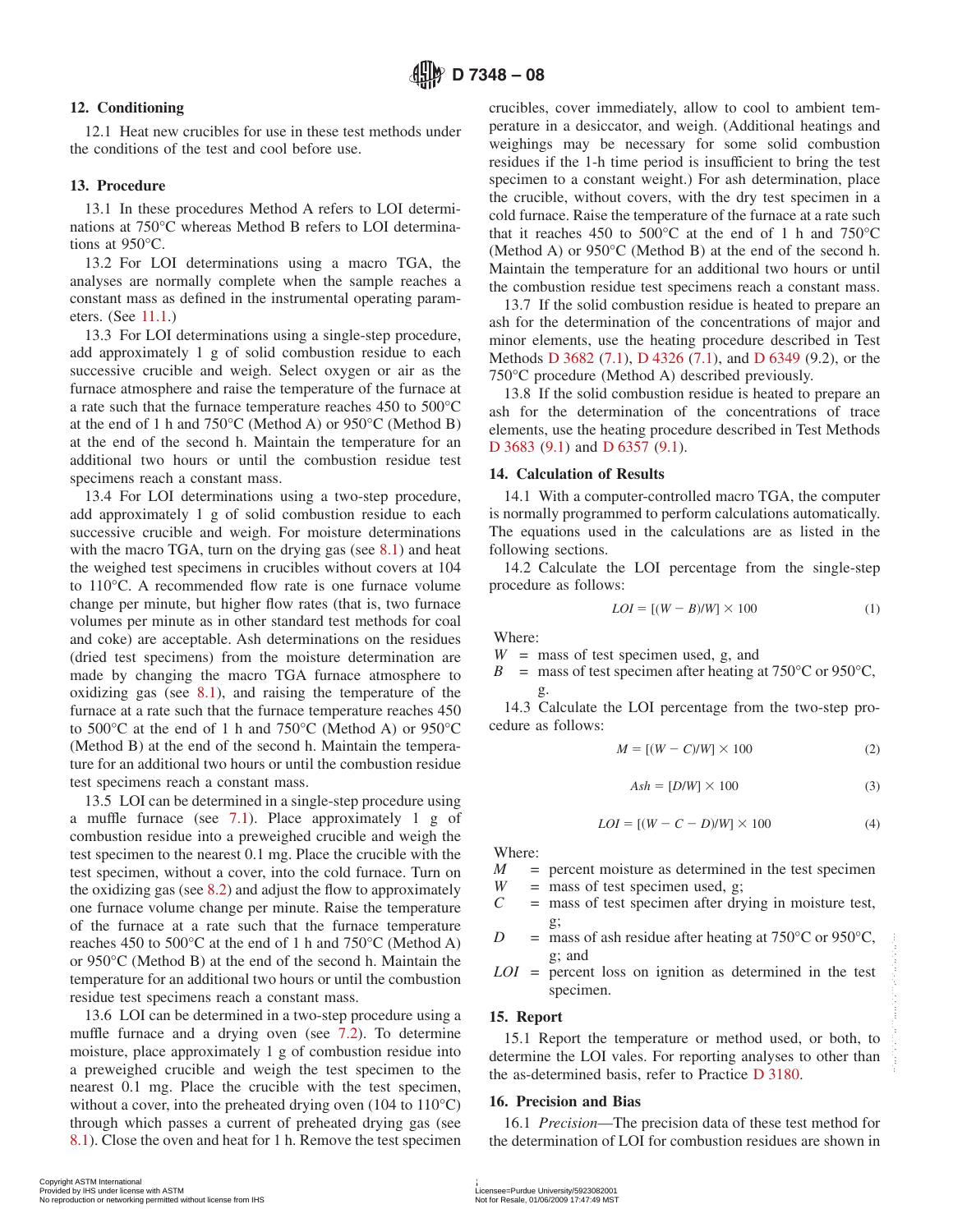|  | TABLE 1  Concentration Range and Limits of Repeatability and Reproducibility for LOI (750°C and 950°C) Test Methods |  |  |  |  |  |  |
|--|---------------------------------------------------------------------------------------------------------------------|--|--|--|--|--|--|
|--|---------------------------------------------------------------------------------------------------------------------|--|--|--|--|--|--|

|                 | Concentration<br>Range,<br>Percent | Repeatability Limit, | Reproducibility Limit,<br>R |
|-----------------|------------------------------------|----------------------|-----------------------------|
|                 |                                    | 750°C                |                             |
| Single-step     |                                    |                      |                             |
| Procedure       |                                    |                      |                             |
| Macro-TGA       | $1.1 - 11.7$                       | 0.29                 | 0.37                        |
| Muffle Furnace  | $1.0 - 11.0$                       | 0.22                 | 0.28                        |
| <b>Two-Step</b> |                                    |                      |                             |
| Procedure(dry   |                                    |                      |                             |
| basis)          |                                    |                      |                             |
| Macro-TGA       | $0.97 - 11.3$                      | 0.19                 | 0.27                        |
| Muffle Furnace  | $0.9 - 11.4$                       | 0.37                 | 0.52                        |
|                 |                                    | $950^{\circ}$ C      |                             |
| Single-step     |                                    |                      |                             |
| Procedure       |                                    |                      |                             |
| Macro-TGA       | $1.1 - 11.7$                       | 0.21                 | 0.28                        |
| Muffle Furnace  | $1.1 - 11.8$                       | 0.47                 | 0.75                        |
| <b>Two-Step</b> |                                    |                      |                             |
| Procedure       |                                    |                      |                             |
| Macro-TGA       | $1.0 - 11.4$                       | 0.17                 | 0.22                        |
| Muffle Furnace  | $0.9 - 11.5$                       | 0.36                 | 0.71                        |

[Table 1.](#page-3-1) The precision characterized by the repeatability  $(S_r, r)$ and reproducibility  $(S_R, R)$  is described in [Tables A1.1-A1.4](#page-5-0) in [Annex A1.](#page-4-0)

16.1.1 *Repeatability Limit (r)*—The value below which the absolute difference between two test results of separate and consecutive test determinations, carried out on the same sample in the same laboratory by the same operator using the same apparatus on samples taken at random from a single quantity of homogeneous 250 µm (No. 60 USA Standard sieve) material, may be expected to occur with a probability of approximately 95 %. Amex A1. Repeatability Limit (r)—The value below which the encoderated 2606,<br>the local shown in Table about difference between two test results of separate and results hown in Table<br>about difference between two test resul

16.1.2 *Reproducibility Limit (R)*—The value below which the absolute difference between two test results, carried out in different laboratories using samples taken at random from a single quantity of 250  $\mu$ m (No. 60 USA Standard sieve) material that is as homogeneous as possible, may be expected to occur with a probability of approximately 95 %.

16.2 *Bias*—A bias statement is not available because a suitable Certified Reference Material with a certified value for

<span id="page-3-1"></span>the LOI is not currently available. NIST Standard Reference Material 1880a, Portland Cement and NIST Standard Reference Material 2696, Silica Fume provide a reference value for the LOI, was included in the interlaboratory study with the results shown in [Table 2.](#page-4-1)

<span id="page-3-0"></span>16.3 An interlaboratory study, designed consistent with Practice [E 691,](#page-0-11) was conducted in 2006. Twenty labs participated. The details of the study and supporting data are given in Research Reports RR:D05-1031 and RR:D05-1036.4

#### **17. Keywords**

17.1 ash; combustion residues; loss on ignition; LOI; macro thermogravimetric analysis; macro TGA

<sup>4</sup> Supporting data have been filed at ASTM International Headquarters and may be obtained by requesting Research Report RR:D05-1031.

Supporting data have been filed at ASTM International Headquarters and may be obtained by requesting Research Report RR:D05-1036.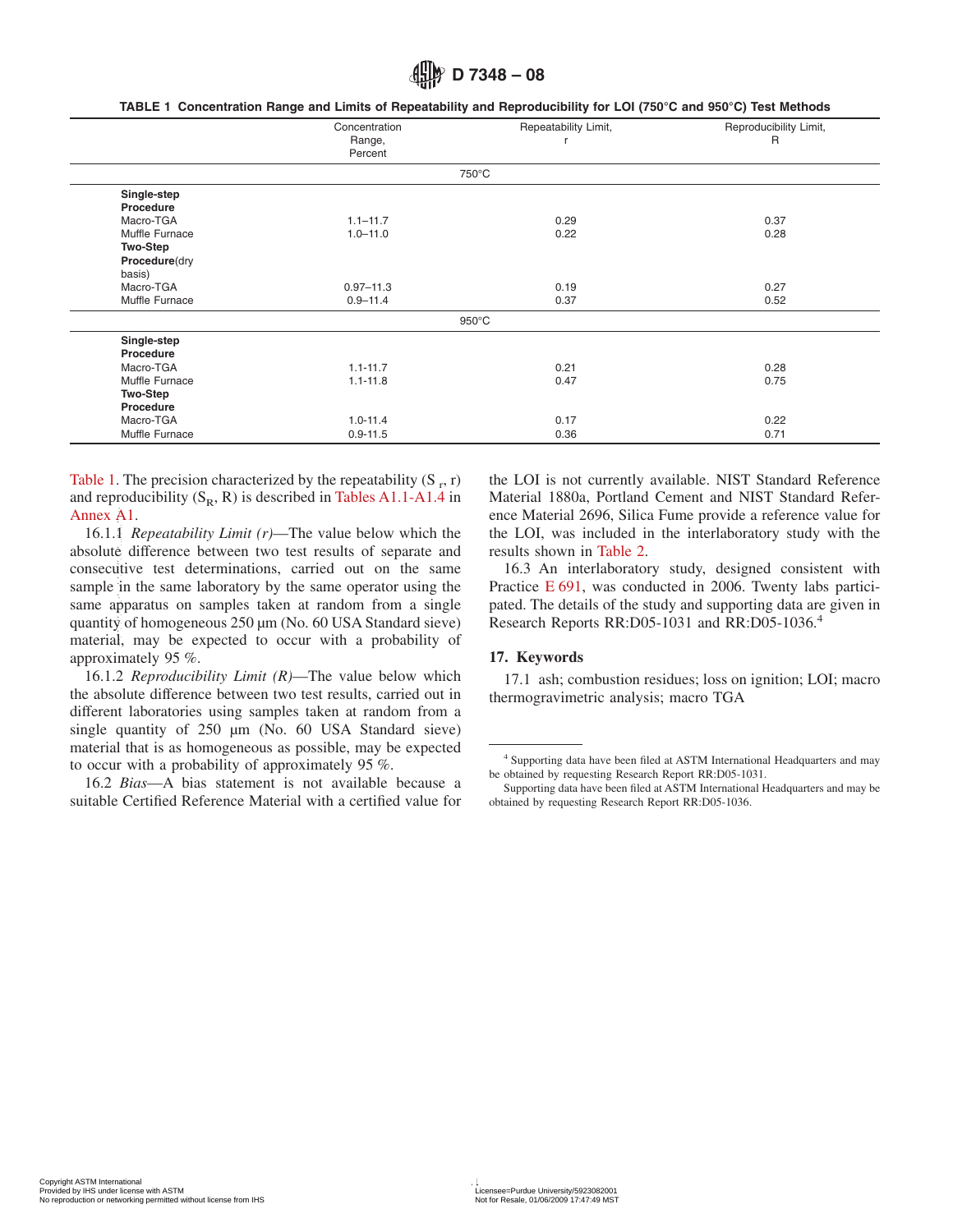#### **TABLE 2 Comparison of the Percent LOI (750°C and 950°C) Value (Reference and Not Certified) for NIST 1880a and 2696 with the Interlaboratory Study Values**

| $750^{\circ}$ C     |                   |           |                |  |  |
|---------------------|-------------------|-----------|----------------|--|--|
|                     | <b>NIST 2696</b>  | Macro TGA | Muffle Furnace |  |  |
|                     | Reference Value   | Dry       | Dry            |  |  |
| % LOI (dry)         | $2.12 \pm 0.10$   | 2.25      | 2.12           |  |  |
| <b>Bias</b>         |                   | 0.14      | 0.00           |  |  |
|                     | $950^{\circ}$ C   |           |                |  |  |
|                     | <b>NIST 1880a</b> | Macro TGA | Muffle Furnace |  |  |
|                     | Reference Value   | Two-step  | Two-step       |  |  |
| % LOI (as-received) | 1.320             | 1.345     | 1.084          |  |  |
| <b>Bias</b>         |                   | 0.025     | $-0.236$       |  |  |

#### <span id="page-4-1"></span>**ANNEX**

#### **(Mandatory Information)**

#### **A1. PRECISION STATISTICS**

A1.1 The precision of these test methods, characterized by repeatability (Sr, r) and reproducibility (S<sub>R</sub>, R) has been <span id="page-4-0"></span>determined for the following materials as listed in [Tables](#page-5-0) [A1.1-A1.4.](#page-5-0)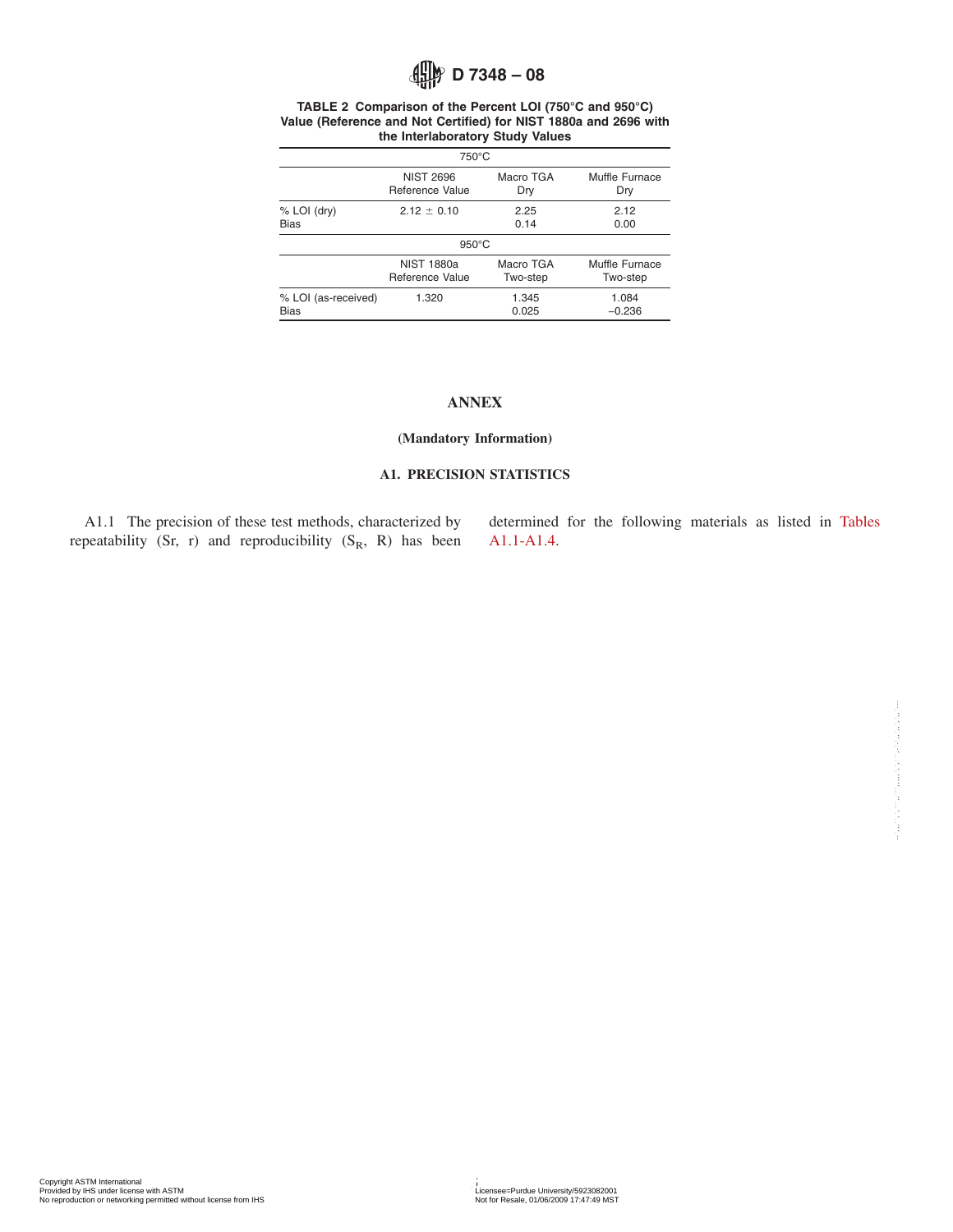#### <span id="page-5-0"></span>**TABLE A1.1 Repeatability (Sr, r) and Reproducibility (SR, R) Parameters Used for Calculation of Precision Statement for Macro-TGA, One-Step Procedure for LOI (750°C and 950°C)**

| Material    | Average % LOI | $S_r$           | $S_R$  |        | $\mathsf{R}$ |
|-------------|---------------|-----------------|--------|--------|--------------|
|             |               | 750°C           |        |        |              |
| <b>EBIT</b> | 11.7025       | 0.1054          | 0.1186 | 0.2952 | 0.3321       |
| <b>NDL</b>  | 2.4303        | 0.0958          | 0.1082 | 0.2682 | 0.3029       |
| <b>BB</b>   | 2.495         | 0.0467          | 0.0624 | 0.1306 | 0.1748       |
| <b>CB</b>   | 9.8156        | 0.0706          | 0.093  | 0.1977 | 0.2605       |
| <b>TXL</b>  | 4.0441        | 0.1604          | 0.1708 | 0.4491 | 0.4782       |
| <b>BDPS</b> | 1.0722        | 0.038           | 0.0645 | 0.1064 | 0.1807       |
| <b>SHND</b> | 4.8909        | 0.0852          | 0.096  | 0.2384 | 0.2688       |
| 7FA         | 4.4325        | 0.1477          | 0.1874 | 0.4135 | 0.5248       |
| 8FA         | 11.0131       | 0.118           | 0.2103 | 0.3303 | 0.5887       |
|             |               | $950^{\circ}$ C |        |        |              |
| <b>EBIT</b> | 11.6509       | 0.0940          | 0.1549 | 0.2632 | 0.4336       |
| <b>NDL</b>  | 2.4157        | 0.1359          | 0.1415 | 0.3806 | 0.3961       |
| <b>BB</b>   | 2.5407        | 0.0822          | 0.1119 | 0.2302 | 0.3132       |
| <b>CB</b>   | 9.8302        | 0.0851          | 0.1420 | 0.2382 | 0.3976       |
| <b>TXL</b>  | 4.0582        | 0.1005          | 0.1160 | 0.2814 | 0.3248       |
| <b>BDPS</b> | 1.0714        | 0.0604          | 0.0604 | 0.1691 | 0.1691       |
| <b>SHND</b> | 4.9136        | 0.0639          | 0.0680 | 0.1789 | 0.1905       |
| 7FA         | 4.4198        | 0.1091          | 0.1116 | 0.3054 | 0.3126       |
| 8FA         | 10.8991       | 0.0850          | 0.1613 | 0.2380 | 0.4516       |

#### **TABLE A1.2 Repeatability (Sr, r) and Reproducibility (SR, R) Parameters Used for Calculation of Precision Statement for Macro-TGA, Two-Step Procedure for Dry Basis LOI (750°C and 950°C)**

| Material          | Average % LOI | $S_r$           | $S_{\rm R}$ |        | R      |
|-------------------|---------------|-----------------|-------------|--------|--------|
|                   |               | 750°C           |             |        |        |
| <b>EBIT</b>       | 11.3225       | 0.0494          | 0.1057      | 0.1383 | 0.296  |
| <b>NDL</b>        | 2.153         | 0.0532          | 0.0684      | 0.1488 | 0.1915 |
| <b>BB</b>         | 2.3175        | 0.0529          | 0.054       | 0.1483 | 0.1512 |
| CB                | 9.625         | 0.0392          | 0.0915      | 0.1097 | 0.2563 |
| <b>TXL</b>        | 3.8755        | 0.0939          | 0.1297      | 0.2628 | 0.3631 |
| <b>BDPS</b>       | 0.967         | 0.0637          | 0.0706      | 0.1785 | 0.1978 |
| <b>SHND</b>       | 4.6285        | 0.0524          | 0.0661      | 0.1467 | 0.185  |
| 7FA               | 4.273         | 0.0561          | 0.058       | 0.157  | 0.1623 |
| 8FA               | 10.6325       | 0.0759          | 0.1105      | 0.2125 | 0.3094 |
| <b>NIST 2696</b>  | 2.2687        | 0.1154          | 0.1471      | 0.323  | 0.4119 |
|                   |               | $950^{\circ}$ C |             |        |        |
| <b>EBIT</b>       | 11.3795       | 0.0827          | 0.1276      | 0.2315 | 0.3572 |
| <b>NDL</b>        | 2.1886        | 0.0445          | 0.0539      | 0.1245 | 0.1508 |
| <b>BB</b>         | 2.3932        | 0.0535          | 0.0624      | 0.1498 | 0.1748 |
| <b>CB</b>         | 9.6830        | 0.0491          | 0.1078      | 0.1375 | 0.3017 |
| <b>TXL</b>        | 3.9339        | 0.0669          | 0.0763      | 0.1874 | 0.2137 |
| <b>BDPS</b>       | 0.9564        | 0.0335          | 0.0465      | 0.0938 | 0.1303 |
| <b>SHND</b>       | 4.6620        | 0.0444          | 0.0565      | 0.1242 | 0.1582 |
| 7FA               | 4.2350        | 0.0861          | 0.0916      | 0.2412 | 0.2564 |
| 8FA               | 10.5536       | 0.1251          | 0.1487      | 0.3502 | 0.4164 |
| <b>NIST 1880a</b> | 1.0484        | 0.0689          | 0.0915      | 0.1930 | 0.2561 |